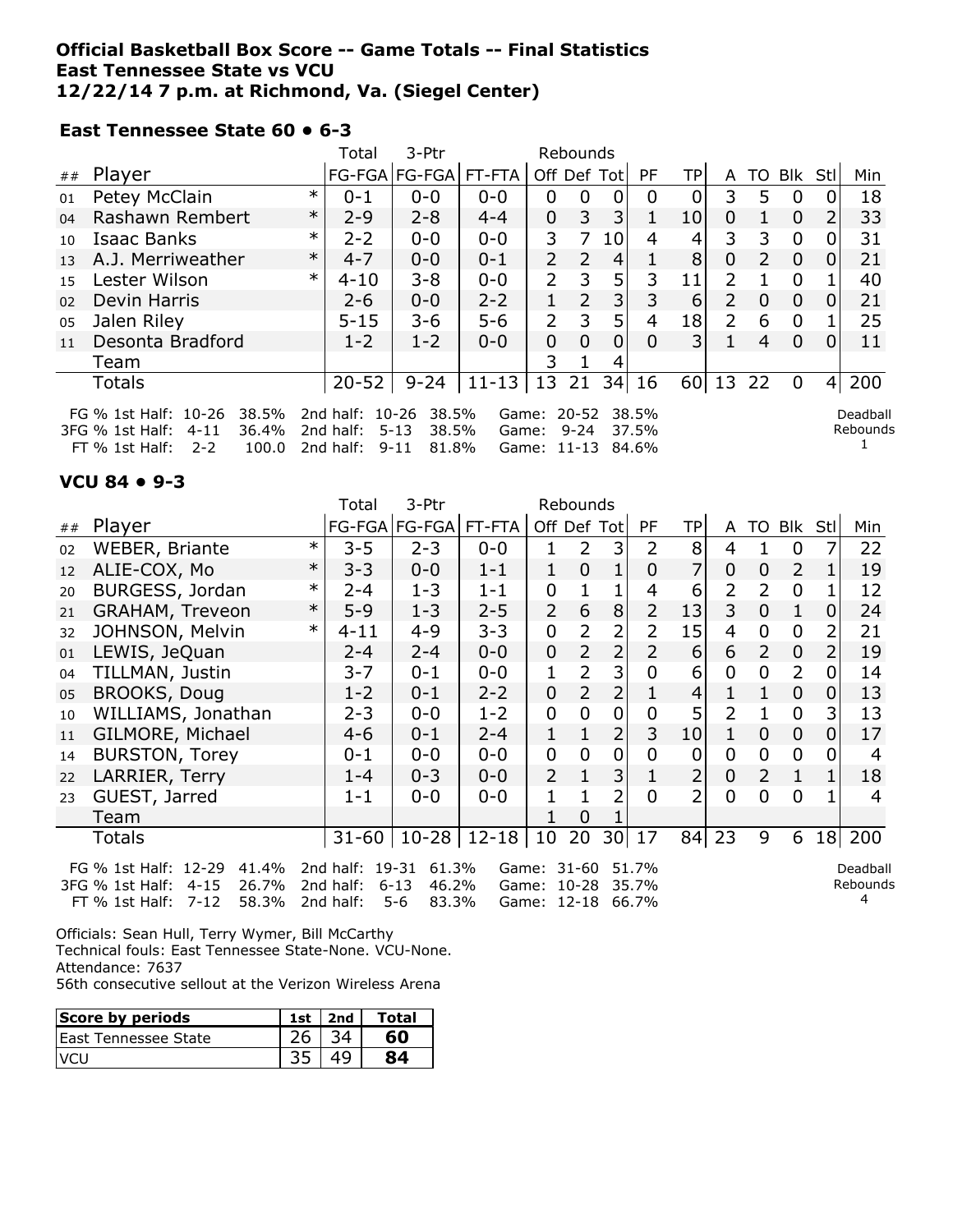# **East Tennessee State vs VCU 12/22/14 7 p.m. at Richmond, Va. (Siegel Center) 1st PERIOD Play-by-Play (Page 1)**

| <b>HOME TEAM: VCU</b>                  | Time  | <b>Score</b> | <u>Margin</u>  | <b>VISITORS: East Tennessee State</b>  |
|----------------------------------------|-------|--------------|----------------|----------------------------------------|
|                                        | 19:53 |              |                | TURNOVR by Petey McClain               |
| STEAL by BURGESS, Jordan               | 19:52 |              |                |                                        |
| MISSED JUMPER by GRAHAM, Treveon       | 19:20 |              |                | REBOUND (DEF) by A.J. Merriweather     |
|                                        |       |              |                |                                        |
|                                        | 18:52 |              |                | TURNOVR by A.J. Merriweather           |
| STEAL by WEBER, Briante                | 18:51 |              |                |                                        |
|                                        | 18:50 |              |                | FOUL by A.J. Merriweather (P1T1)       |
| MISSED 3 PTR by JOHNSON, Melvin        | 18:41 |              |                | REBOUND (DEF) by Isaac Banks           |
|                                        | 18:21 |              |                | <b>TURNOVR by Petey McClain</b>        |
| GOOD! JUMPER by WEBER, Briante [PNT]   | 17:49 | $2 - 0$      | H <sub>2</sub> |                                        |
| REBOUND (DEF) by JOHNSON, Melvin       |       |              |                | MISSED 3 PTR by Rashawn Rembert        |
|                                        | 17:24 |              |                |                                        |
| MISSED 3 PTR by JOHNSON, Melvin        | 17:11 |              |                |                                        |
| REBOUND (OFF) by GRAHAM, Treveon       | 17:11 |              |                |                                        |
| GOOD! JUMPER by GRAHAM, Treveon [PNT]  | 16:47 | $4 - 0$      | H <sub>4</sub> |                                        |
| SUB IN : LARRIER, Terry                | 16:31 |              |                |                                        |
| SUB IN : LEWIS, JeQuan                 | 16:31 |              |                |                                        |
| SUB IN : TILLMAN, Justin               | 16:31 |              |                |                                        |
|                                        |       |              |                |                                        |
| SUB OUT: WEBER, Briante                | 16:31 |              |                |                                        |
| SUB OUT: JOHNSON, Melvin               | 16:31 |              |                |                                        |
| SUB OUT: ALIE-COX, Mo                  | 16:31 |              |                |                                        |
|                                        | 16:16 | $4 - 2$      | H <sub>2</sub> | GOOD! LAYUP by A.J. Merriweather [PNT] |
|                                        | 16:16 |              |                | <b>ASSIST by Petey McClain</b>         |
| MISSED 3 PTR by BURGESS, Jordan        | 15:55 |              |                |                                        |
| REBOUND (OFF) by LARRIER, Terry        | 15:55 |              |                |                                        |
|                                        |       |              |                |                                        |
| <b>TIMEOUT MEDIA</b>                   | 15:51 |              |                |                                        |
|                                        | 15:51 |              |                | SUB IN: Devin Harris                   |
|                                        | 15:51 |              |                | SUB IN : Jalen Riley                   |
|                                        | 15:51 |              |                | SUB OUT: A.J. Merriweather             |
|                                        | 15:51 |              |                | SUB OUT: Petey McClain                 |
| MISSED 3 PTR by TILLMAN, Justin        | 15:40 |              |                | REBOUND (DEF) by Rashawn Rembert       |
|                                        | 15:25 | $4 - 4$      | T <sub>1</sub> | GOOD! LAYUP by Devin Harris [PNT]      |
|                                        |       | $7 - 4$      |                |                                        |
| GOOD! 3 PTR by LEWIS, JeQuan           | 15:13 |              | H 3            |                                        |
| ASSIST by BURGESS, Jordan              | 15:13 |              |                |                                        |
| REBOUND (DEF) by LARRIER, Terry        | 14:43 |              |                | MISSED 3 PTR by Lester Wilson          |
| SUB IN : ALIE-COX, Mo                  | 14:32 |              |                | SUB IN: Desonta Bradford               |
| SUB IN : GILMORE, Michael              | 14:32 |              |                | SUB OUT: Rashawn Rembert               |
| SUB IN : WEBER, Briante                | 14:32 |              |                |                                        |
| SUB OUT: BURGESS, Jordan               | 14:32 |              |                |                                        |
|                                        | 14:32 |              |                |                                        |
| SUB OUT: GRAHAM, Treveon               |       |              |                |                                        |
| SUB OUT: TILLMAN, Justin               | 14:32 |              |                |                                        |
| GOOD! 3 PTR by WEBER, Briante          | 14:21 | $10 - 4$     | H 6            |                                        |
| ASSIST by LEWIS, JeQuan                | 14:21 |              |                |                                        |
|                                        | 14:10 |              |                | TIMEOUT 30sec                          |
|                                        | 14:05 | $10-7$       | $H_3$          | GOOD! 3 PTR by Jalen Riley [FB]        |
|                                        | 14:05 |              |                | ASSIST by Desonta Bradford             |
| GOOD! JUMPER by GILMORE, Michael [PNT] | 13:45 | $12 - 7$     | H <sub>5</sub> |                                        |
|                                        |       |              |                |                                        |
| ASSIST by WEBER, Briante               | 13:45 |              |                |                                        |
| FOUL by GILMORE, Michael (P1T1)        | 13:34 |              |                |                                        |
|                                        | 13:25 | $12 - 10$    | H <sub>2</sub> | GOOD! 3 PTR by Lester Wilson [FB]      |
|                                        | 13:25 |              |                | ASSIST by Jalen Riley                  |
| GOOD! 3 PTR by LEWIS, JeQuan           | 13:14 | $15 - 10$    | H <sub>5</sub> |                                        |
| ASSIST by GILMORE, Michael             | 13:14 |              |                |                                        |
|                                        |       |              |                |                                        |
| STEAL by WEBER, Briante                | 13:05 |              |                | TURNOVR by Jalen Riley                 |
| MISSED FT SHOT by GILMORE, Michael     | 13:03 |              |                | FOUL by Devin Harris (P1T2)            |
| REBOUND (OFF) by (DEADBALL)            | 13:03 |              |                |                                        |
| GOOD! FT SHOT by GILMORE, Michael      | 13:03 | $16 - 10$    | H 6            |                                        |
| SUB IN: JOHNSON, Melvin                | 13:03 |              |                |                                        |
| SUB IN: BROOKS, Doug                   | 13:03 |              |                |                                        |
|                                        | 13:03 |              |                |                                        |
| SUB OUT: LARRIER, Terry                |       |              |                |                                        |
| SUB OUT: LEWIS, JeQuan                 | 13:03 |              |                |                                        |
|                                        | 12:50 | $16 - 13$    | $H_3$          | GOOD! 3 PTR by Lester Wilson           |
|                                        |       |              |                |                                        |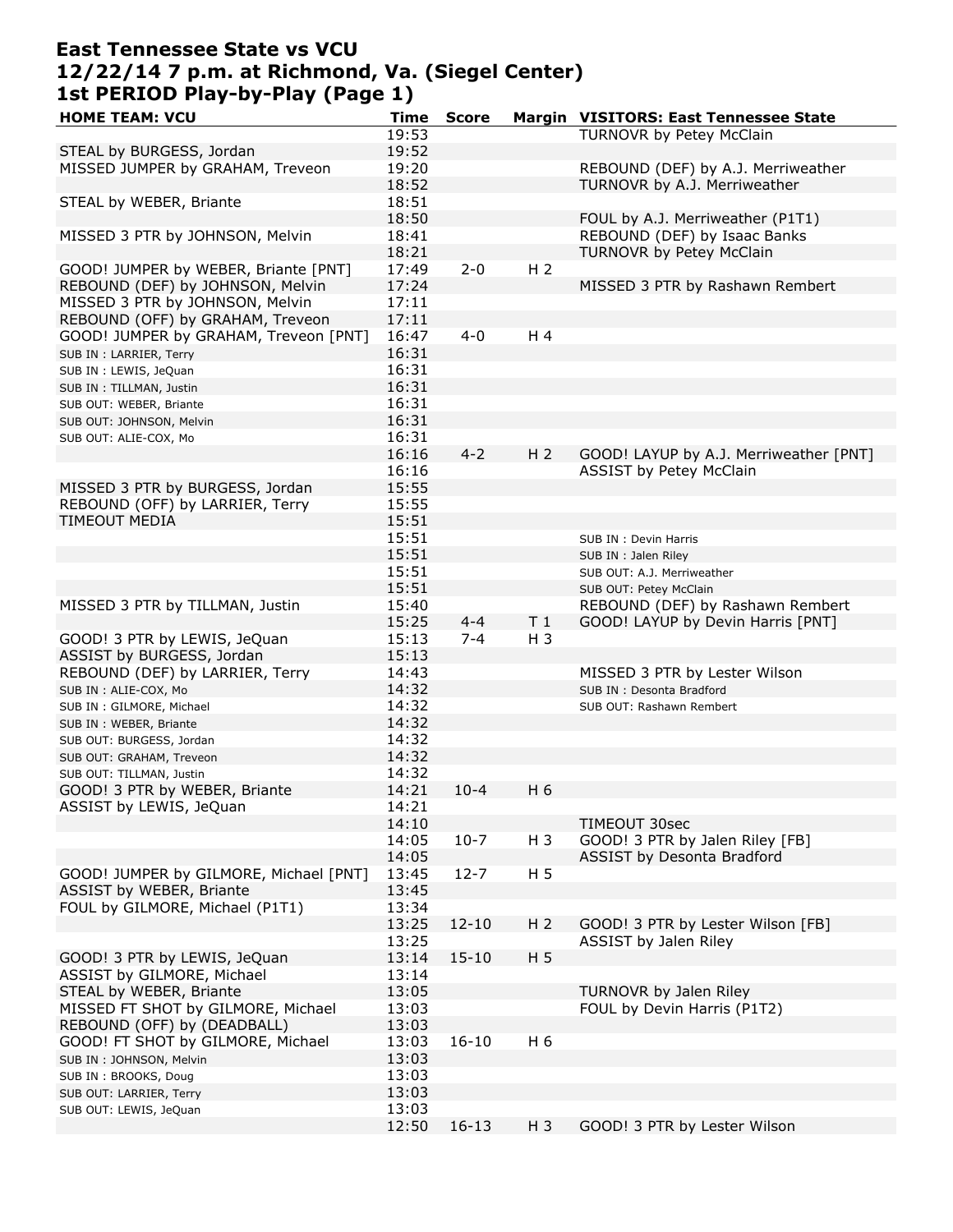### **East Tennessee State vs VCU 12/22/14 7 p.m. at Richmond, Va. (Siegel Center) 1st PERIOD Play-by-Play (Page 2)**

| <b>HOME TEAM: VCU</b>                 | Time  | <b>Score</b> |                | Margin VISITORS: East Tennessee State |
|---------------------------------------|-------|--------------|----------------|---------------------------------------|
|                                       | 12:50 |              |                | <b>ASSIST by Devin Harris</b>         |
| MISSED JUMPER by JOHNSON, Melvin      | 12:19 |              |                |                                       |
| REBOUND (OFF) by GILMORE, Michael     | 12:19 |              |                |                                       |
| GOOD! LAYUP by GILMORE, Michael [PNT] | 12:16 | $18 - 13$    | H <sub>5</sub> |                                       |
|                                       | 12:00 |              |                | TURNOVR by Jalen Riley                |
| STEAL by WEBER, Briante               | 11:58 |              |                |                                       |
| GOOD! DUNK by ALIE-COX, Mo [FB/PNT]   |       |              |                |                                       |
|                                       | 11:56 | $20 - 13$    | H 7            |                                       |
| ASSIST by JOHNSON, Melvin             | 11:56 |              |                |                                       |
|                                       | 11:53 |              |                | SUB IN : A.J. Merriweather            |
|                                       | 11:53 |              |                | SUB IN: Rashawn Rembert               |
|                                       | 11:53 |              |                | SUB OUT: Desonta Bradford             |
|                                       | 11:53 |              |                | SUB OUT: Jalen Riley                  |
| BLOCK by ALIE-COX, Mo                 | 11:37 |              |                | MISSED LAYUP by Devin Harris          |
| REBOUND (DEF) by JOHNSON, Melvin      | 11:35 |              |                |                                       |
| MISSED 3 PTR by JOHNSON, Melvin       | 11:31 |              |                |                                       |
| REBOUND (OFF) by WEBER, Briante       | 11:31 |              |                |                                       |
| GOOD! JUMPER by GRAHAM, Treveon [PNT] | 11:10 | $22 - 13$    | H 9            |                                       |
| ASSIST by JOHNSON, Melvin             | 11:10 |              |                |                                       |
|                                       | 10:55 |              |                | <b>TIMEOUT MEDIA</b>                  |
|                                       | 10:55 |              |                |                                       |
| SUB IN : GUEST, Jarred                |       |              |                | SUB IN : Petey McClain                |
| SUB IN: GRAHAM, Treveon               | 10:55 |              |                | SUB OUT: Devin Harris                 |
| SUB OUT: ALIE-COX, Mo                 | 10:55 |              |                |                                       |
| SUB OUT: GILMORE, Michael             | 10:55 |              |                |                                       |
|                                       | 10:35 | $22 - 15$    | H 7            | GOOD! JUMPER by Lester Wilson         |
| MISSED FT SHOT by GRAHAM, Treveon     | 10:19 |              |                | FOUL by Isaac Banks (P1T3)            |
| REBOUND (OFF) by (DEADBALL)           | 10:19 |              |                |                                       |
| MISSED FT SHOT by GRAHAM, Treveon     | 10:19 |              |                |                                       |
| REBOUND (OFF) by GUEST, Jarred        | 10:19 |              |                |                                       |
| SUB IN : LEWIS, JeQuan                | 10:19 |              |                |                                       |
| SUB IN : LARRIER, Terry               | 10:19 |              |                |                                       |
| SUB OUT: BROOKS, Doug                 | 10:19 |              |                |                                       |
| SUB OUT: WEBER, Briante               | 10:19 |              |                |                                       |
| MISSED 3 PTR by JOHNSON, Melvin       | 09:58 |              |                | REBOUND (DEF) by (TEAM)               |
|                                       |       |              |                |                                       |
| REBOUND (DEF) by GUEST, Jarred        | 09:41 |              |                | MISSED JUMPER by Rashawn Rembert      |
| MISSED LAYUP by GRAHAM, Treveon       | 09:24 |              |                | REBOUND (DEF) by Isaac Banks          |
| REBOUND (DEF) by GRAHAM, Treveon      | 09:11 |              |                | MISSED 3 PTR by Rashawn Rembert       |
| GOOD! LAYUP by GRAHAM, Treveon [PNT]  | 08:47 | $24 - 15$    | H 9            |                                       |
| ASSIST by LEWIS, JeQuan               | 08:47 |              |                |                                       |
| GOOD! FT SHOT by GRAHAM, Treveon      | 08:47 | $25 - 15$    | H 10           | FOUL by Isaac Banks (P2T4)            |
| SUB IN: BURGESS, Jordan               | 08:47 |              |                | SUB IN : Jalen Riley                  |
| SUB IN : TILLMAN, Justin              | 08:47 |              |                | SUB IN: Devin Harris                  |
| SUB OUT: GUEST, Jarred                | 08:47 |              |                | SUB OUT: A.J. Merriweather            |
| SUB OUT: GRAHAM, Treveon              | 08:47 |              |                | SUB OUT: Rashawn Rembert              |
| FOUL by BURGESS, Jordan (P1T2)        | 08:24 |              |                |                                       |
| BLOCK by LARRIER, Terry               | 08:17 |              |                | MISSED LAYUP by Jalen Riley           |
|                                       | 08:16 |              |                | REBOUND (OFF) by Lester Wilson        |
|                                       | 08:15 |              |                | MISSED 3 PTR by Lester Wilson         |
|                                       | 08:15 |              |                | REBOUND (OFF) by Isaac Banks          |
| REBOUND (DEF) by TILLMAN, Justin      |       |              |                |                                       |
|                                       | 08:11 |              |                | MISSED JUMPER by Devin Harris         |
| FOUL by BURGESS, Jordan (P2T3)        | 07:58 |              |                |                                       |
| TURNOVR by BURGESS, Jordan            | 07:58 |              |                |                                       |
|                                       | 07:58 |              |                | TIMEOUT MEDIA                         |
| SUB IN: BROOKS, Doug                  | 07:58 |              |                |                                       |
| SUB IN : GILMORE, Michael             | 07:58 |              |                |                                       |
| SUB OUT: JOHNSON, Melvin              | 07:58 |              |                |                                       |
| SUB OUT: BURGESS, Jordan              | 07:58 |              |                |                                       |
| REBOUND (DEF) by TILLMAN, Justin      | 07:45 |              |                | MISSED JUMPER by Jalen Riley          |
| MISSED 3 PTR by BROOKS, Doug          | 07:29 |              |                | REBOUND (DEF) by Devin Harris         |
| FOUL by BROOKS, Doug (P1T4)           | 07:10 |              |                |                                       |
| SUB IN: WILLIAMS, Jonathan            | 07:10 |              |                | SUB IN: Rashawn Rembert               |
| SUB IN : WEBER, Briante               | 07:10 |              |                | SUB OUT: Devin Harris                 |
|                                       | 07:10 |              |                |                                       |
| SUB OUT: LEWIS, JeQuan                | 07:10 |              |                |                                       |
| SUB OUT: BROOKS, Doug                 |       |              |                |                                       |
|                                       | 07:05 |              |                | MISSED LAYUP by Petey McClain         |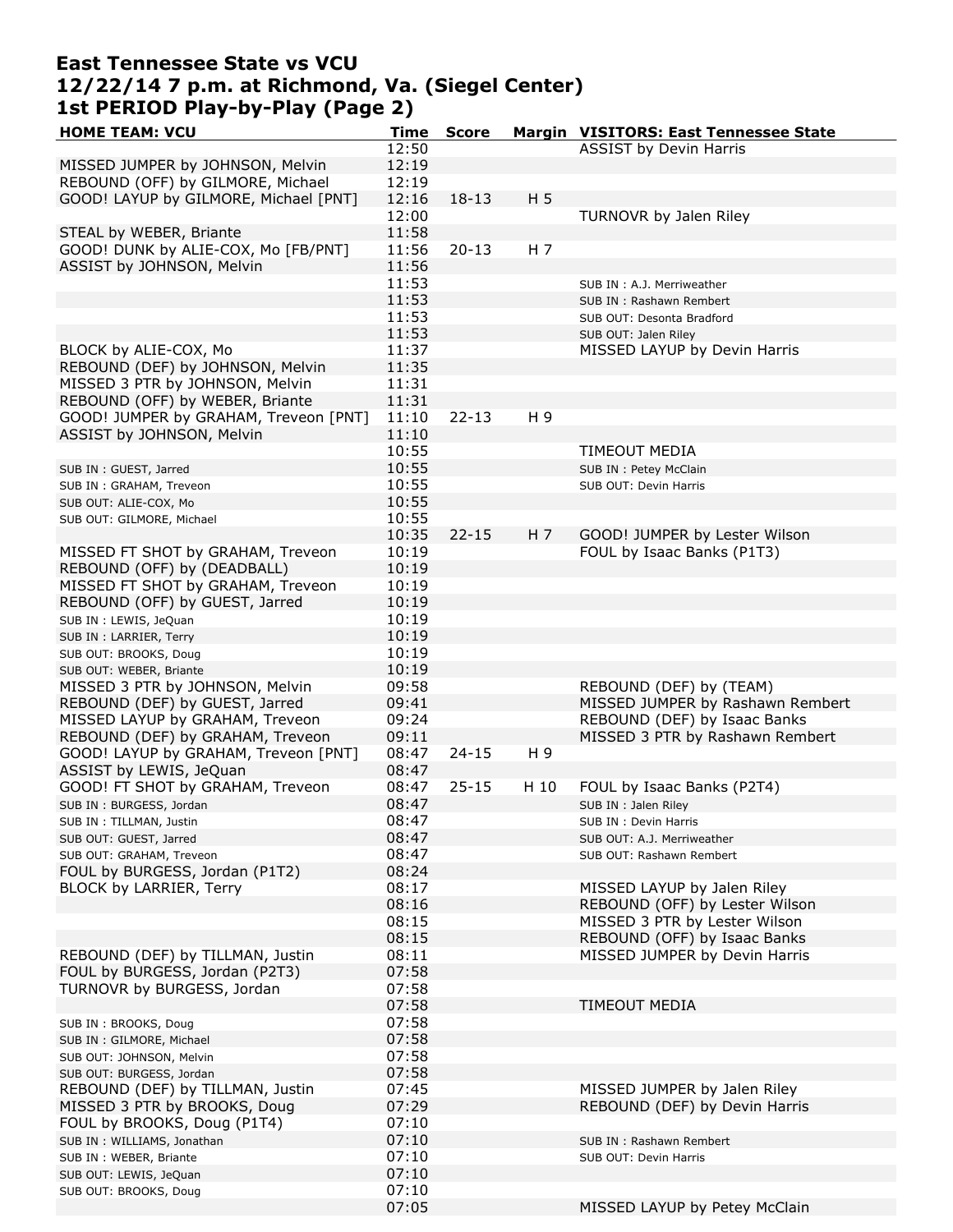### **East Tennessee State vs VCU 12/22/14 7 p.m. at Richmond, Va. (Siegel Center) 1st PERIOD Play-by-Play (Page 3)**

| <b>HOME TEAM: VCU</b>              | <b>Time</b> | <b>Score</b> |      | Margin VISITORS: East Tennessee State |
|------------------------------------|-------------|--------------|------|---------------------------------------|
| BLOCK by TILLMAN, Justin           | 07:05       |              |      |                                       |
|                                    | 07:04       |              |      | REBOUND (OFF) by (TEAM)               |
|                                    | 06:50       | $25 - 17$    | H 8  | GOOD! DUNK by Isaac Banks [PNT]       |
|                                    | 06:50       |              |      | ASSIST by Petey McClain               |
| MISSED LAYUP by TILLMAN, Justin    | 06:28       |              |      |                                       |
| REBOUND (OFF) by TILLMAN, Justin   | 06:28       |              |      |                                       |
|                                    |             |              |      |                                       |
| MISSED LAYUP by TILLMAN, Justin    | 06:25       |              |      | REBOUND (DEF) by Lester Wilson        |
| REBOUND (DEF) by WEBER, Briante    | 06:04       |              |      | MISSED JUMPER by Jalen Riley          |
| MISSED 3 PTR by LARRIER, Terry     | 05:54       |              |      | REBOUND (DEF) by Rashawn Rembert      |
|                                    | 05:43       |              |      | TURNOVR by Petey McClain              |
| SUB IN : JOHNSON, Melvin           | 05:43       |              |      | SUB IN : Desonta Bradford             |
| SUB IN : ALIE-COX, Mo              | 05:43       |              |      | SUB OUT: Petey McClain                |
| SUB IN: GRAHAM, Treveon            | 05:43       |              |      |                                       |
| SUB OUT: LARRIER, Terry            | 05:43       |              |      |                                       |
| SUB OUT: GILMORE, Michael          | 05:43       |              |      |                                       |
|                                    |             |              |      |                                       |
| SUB OUT: TILLMAN, Justin           | 05:43       |              |      |                                       |
| GOOD! FT SHOT by GRAHAM, Treveon   | 05:30       | $26 - 17$    | H 9  | FOUL by Jalen Riley (P1T5)            |
| MISSED FT SHOT by GRAHAM, Treveon  | 05:30       |              |      | REBOUND (DEF) by Isaac Banks          |
| STEAL by WILLIAMS, Jonathan        | 04:59       |              |      | TURNOVR by Desonta Bradford           |
| MISSED 3 PTR by JOHNSON, Melvin    | 04:42       |              |      |                                       |
| REBOUND (OFF) by (TEAM)            | 04:42       |              |      |                                       |
| MISSED 3 PTR by WEBER, Briante     | 04:36       |              |      | REBOUND (DEF) by Rashawn Rembert      |
|                                    | 04:29       |              |      | MISSED LAYUP by Jalen Riley           |
|                                    | 04:29       |              |      | REBOUND (OFF) by Isaac Banks          |
|                                    | 04:24       | $26 - 19$    | H 7  | GOOD! DUNK by Isaac Banks [PNT]       |
|                                    |             |              |      |                                       |
| GOOD! 3 PTR by GRAHAM, Treveon     | 04:01       | $29 - 19$    | H 10 |                                       |
| ASSIST by WEBER, Briante           | 04:01       |              |      |                                       |
| REBOUND (DEF) by WEBER, Briante    | 03:42       |              |      | MISSED 3 PTR by Lester Wilson         |
| MISSED LAYUP by JOHNSON, Melvin    | 03:35       |              |      | REBOUND (DEF) by Isaac Banks          |
| FOUL by JOHNSON, Melvin (P1T5)     | 03:11       |              |      |                                       |
|                                    | 03:11       |              |      | <b>TIMEOUT MEDIA</b>                  |
|                                    | 03:11       | $29 - 20$    | H 9  | GOOD! FT SHOT by Jalen Riley          |
|                                    | 03:11       | $29 - 21$    | H 8  | GOOD! FT SHOT by Jalen Riley          |
| SUB IN: BROOKS, Doug               | 03:11       |              |      | SUB IN : Devin Harris                 |
| SUB IN : LEWIS, JeQuan             | 03:11       |              |      | SUB OUT: Desonta Bradford             |
| SUB IN: LARRIER, Terry             | 03:11       |              |      |                                       |
|                                    | 03:11       |              |      |                                       |
| SUB IN : GILMORE, Michael          |             |              |      |                                       |
| SUB OUT: WILLIAMS, Jonathan        | 03:11       |              |      |                                       |
| SUB OUT: WEBER, Briante            | 03:11       |              |      |                                       |
| SUB OUT: JOHNSON, Melvin           | 03:11       |              |      |                                       |
| SUB OUT: GRAHAM, Treveon           | 03:11       |              |      |                                       |
| GOOD! LAYUP by ALIE-COX, Mo [PNT]  | 02:41       | $31 - 21$    | H 10 |                                       |
| ASSIST by BROOKS, Doug             | 02:41       |              |      |                                       |
|                                    | 02:22       |              |      | MISSED 3 PTR by Rashawn Rembert       |
|                                    | 02:22       |              |      | REBOUND (OFF) by Lester Wilson        |
|                                    | 02:18       |              |      | MISSED TIP-IN by Lester Wilson        |
|                                    | 02:18       |              |      | REBOUND (OFF) by Jalen Riley          |
| REBOUND (DEF) by LEWIS, JeQuan     |             |              |      | MISSED 3 PTR by Jalen Riley           |
|                                    | 02:09       |              |      |                                       |
| MISSED FT SHOT by GILMORE, Michael | 01:57       |              |      | FOUL by Isaac Banks (P3T6)            |
| REBOUND (OFF) by (DEADBALL)        | 01:57       |              |      |                                       |
| GOOD! FT SHOT by GILMORE, Michael  | 01:57       | $32 - 21$    | H 11 |                                       |
| SUB IN: GRAHAM, Treveon            | 01:57       |              |      | SUB IN : A.J. Merriweather            |
| SUB OUT: ALIE-COX, Mo              | 01:57       |              |      | SUB OUT: Isaac Banks                  |
| FOUL by GILMORE, Michael (P2T6)    | 01:55       |              |      |                                       |
|                                    | 01:48       |              |      | FOUL by Rashawn Rembert (P1T7)        |
|                                    | 01:48       |              |      | TURNOVR by Rashawn Rembert            |
| TURNOVR by LARRIER, Terry          | 01:43       |              |      |                                       |
|                                    | 01:42       |              |      | STEAL by Lester Wilson                |
|                                    |             |              | H 9  |                                       |
|                                    | 01:34       | $32 - 23$    |      | GOOD! LAYUP by Jalen Riley [PNT]      |
| MISSED 3 PTR by LEWIS, JeQuan      | 00:57       |              |      | REBOUND (DEF) by Devin Harris         |
|                                    | 00:39       | $32 - 26$    | H 6  | GOOD! 3 PTR by Jalen Riley            |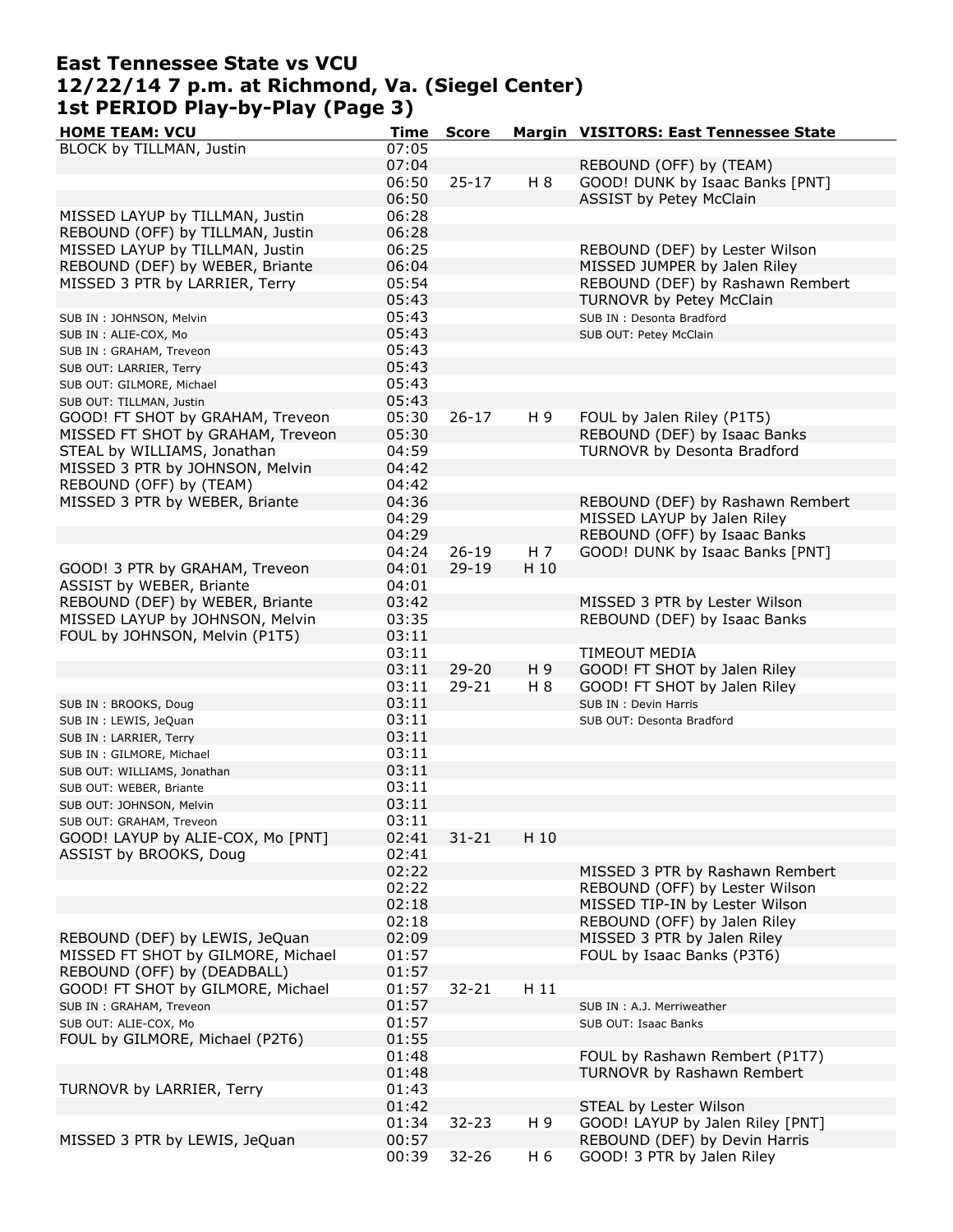## **East Tennessee State vs VCU 12/22/14 7 p.m. at Richmond, Va. (Siegel Center) 1st PERIOD Play-by-Play (Page 4)**

| <b>HOME TEAM: VCU</b>            | Time  | <b>Score</b> |     | Margin VISITORS: East Tennessee State |
|----------------------------------|-------|--------------|-----|---------------------------------------|
| TIMEOUT 30sec                    | 00:21 |              |     |                                       |
| SUB IN: WEBER, Briante           | 00:21 |              |     |                                       |
| SUB IN: JOHNSON, Melvin          | 00:21 |              |     |                                       |
| SUB IN : ALIE-COX, Mo            | 00:21 |              |     |                                       |
| SUB OUT: BROOKS, Doug            | 00:21 |              |     |                                       |
| SUB OUT: LARRIER, Terry          | 00:21 |              |     |                                       |
| SUB OUT: GILMORE, Michael        | 00:21 |              |     |                                       |
| GOOD! FT SHOT by JOHNSON, Melvin | 00:03 | $33 - 26$    | H 7 | FOUL by Lester Wilson (P1T8)          |
| GOOD! FT SHOT by JOHNSON, Melvin | 00:03 | 34-26        | H 8 |                                       |
| GOOD! FT SHOT by JOHNSON, Melvin | 00:03 | $35 - 26$    | H 9 |                                       |
| SUB IN: GILMORE, Michael         | 00:03 |              |     |                                       |
| SUB OUT: LEWIS, JeQuan           | 00:03 |              |     |                                       |

#### VCU 35, East Tennessee State 26

|                                              | - In |       | Off 2nd Fast |     |     |                         |
|----------------------------------------------|------|-------|--------------|-----|-----|-------------------------|
| 1st period-only Paint T/O Chance Break Bench |      |       |              |     |     |                         |
| East Tennessee State 10                      |      |       |              | 4 6 | -12 | Score tied - 1 time.    |
| VCU 16                                       |      | - 6 - | - 6          |     | -12 | Lead changed - 0 times. |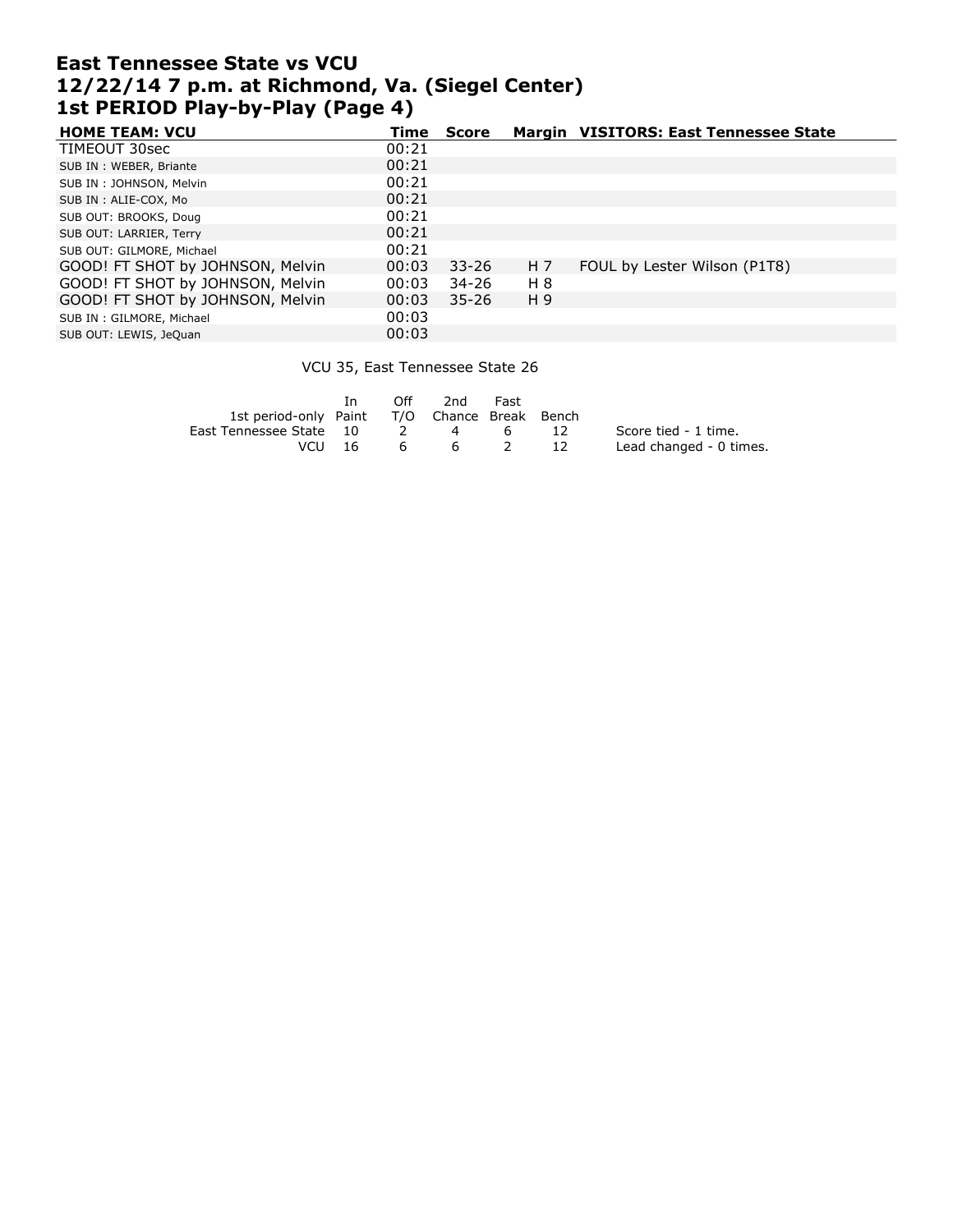# **East Tennessee State vs VCU 12/22/14 7 p.m. at Richmond, Va. (Siegel Center) 2nd PERIOD Play-by-Play (Page 1)**

| <b>HOME TEAM: VCU</b>                 | Time  | <b>Score</b> |      | Margin VISITORS: East Tennessee State |
|---------------------------------------|-------|--------------|------|---------------------------------------|
|                                       | 19:50 | $35 - 29$    | H 6  | GOOD! 3 PTR by Rashawn Rembert        |
|                                       | 19:50 |              |      | ASSIST by Petey McClain               |
| GOOD! 3 PTR by JOHNSON, Melvin        | 19:15 | $38 - 29$    | H 9  |                                       |
| ASSIST by GRAHAM, Treveon             | 19:15 |              |      |                                       |
|                                       | 18:35 |              |      |                                       |
|                                       |       |              |      | TURNOVR by Lester Wilson              |
| STEAL by WEBER, Briante               | 18:34 |              |      |                                       |
| GOOD! 3 PTR by JOHNSON, Melvin        | 18:31 | $41 - 29$    | H 12 |                                       |
| ASSIST by WEBER, Briante              | 18:31 |              |      |                                       |
|                                       | 18:24 |              |      | TIMEOUT 30sec                         |
| FOUL by WEBER, Briante (P1T1)         | 18:17 |              |      |                                       |
|                                       | 17:51 |              |      | <b>TURNOVR by Isaac Banks</b>         |
| STEAL by JOHNSON, Melvin              | 17:50 |              |      |                                       |
|                                       | 17:50 |              |      | SUB IN : Devin Harris                 |
|                                       | 17:50 |              |      |                                       |
|                                       |       |              |      | SUB IN : Jalen Riley                  |
|                                       | 17:50 |              |      | SUB OUT: A.J. Merriweather            |
|                                       | 17:50 |              |      | SUB OUT: Petey McClain                |
| MISSED JUMPER by WEBER, Briante       | 17:42 |              |      | REBOUND (DEF) by Isaac Banks          |
|                                       | 17:37 |              |      | TURNOVR by Isaac Banks                |
| STEAL by JOHNSON, Melvin              | 17:36 |              |      |                                       |
| GOOD! LAYUP by ALIE-COX, Mo [PNT]     | 17:33 | 43-29        | H 14 |                                       |
| ASSIST by JOHNSON, Melvin             | 17:33 |              |      |                                       |
| GOOD! FT SHOT by ALIE-COX, Mo         | 17:33 | 44-29        | H 15 | FOUL by Isaac Banks (P4T1)            |
|                                       |       |              |      |                                       |
|                                       | 17:33 |              |      | SUB IN: A.J. Merriweather             |
|                                       | 17:33 |              |      | SUB OUT: Isaac Banks                  |
| REBOUND (DEF) by GRAHAM, Treveon      | 17:25 |              |      | MISSED LAYUP by Devin Harris          |
|                                       | 17:23 |              |      | FOUL by Devin Harris (P2T2)           |
| GOOD! 3 PTR by BURGESS, Jordan        | 17:06 | 47-29        | H 18 |                                       |
| ASSIST by GRAHAM, Treveon             | 17:06 |              |      |                                       |
| STEAL by WEBER, Briante               | 16:50 |              |      | TURNOVR by Jalen Riley                |
| MISSED 3 PTR by BURGESS, Jordan       | 16:41 |              |      |                                       |
| REBOUND (OFF) by ALIE-COX, Mo         | 16:41 |              |      |                                       |
|                                       | 16:36 |              |      | FOUL by Jalen Riley (P2T3)            |
| FOUL by BURGESS, Jordan (P3T2)        | 16:33 |              |      |                                       |
| TURNOVR by BURGESS, Jordan            | 16:33 |              |      |                                       |
|                                       |       |              |      |                                       |
| SUB IN : LARRIER, Terry               | 16:33 |              |      |                                       |
| SUB OUT: BURGESS, Jordan              | 16:33 |              |      |                                       |
| FOUL by LARRIER, Terry (P1T3)         | 16:24 |              |      |                                       |
| SUB IN : TILLMAN, Justin              | 16:24 |              |      |                                       |
| SUB IN : LEWIS, JeQuan                | 16:24 |              |      |                                       |
| SUB OUT: WEBER, Briante               | 16:24 |              |      |                                       |
| SUB OUT: ALIE-COX, Mo                 | 16:24 |              |      |                                       |
|                                       | 16:11 |              |      | MISSED 3 PTR by Jalen Riley           |
|                                       | 16:11 |              |      | REBOUND (OFF) by Devin Harris         |
| FOUL by LEWIS, JeQuan (P1T4)          | 15:51 |              |      |                                       |
|                                       | 15:51 |              |      | <b>TIMEOUT MEDIA</b>                  |
|                                       | 15:51 | 47-30        | H 17 | GOOD! FT SHOT by Jalen Riley          |
|                                       |       |              |      |                                       |
|                                       | 15:51 | 47-31        | H 16 | GOOD! FT SHOT by Jalen Riley          |
| MISSED 3 PTR by LARRIER, Terry        | 15:47 |              |      |                                       |
| REBOUND (OFF) by GRAHAM, Treveon      | 15:47 |              |      |                                       |
| GOOD! LAYUP by GRAHAM, Treveon [PNT]  | 15:43 | 49-31        | H 18 |                                       |
|                                       | 15:19 |              |      | MISSED LAYUP by Jalen Riley           |
|                                       | 15:19 |              |      | REBOUND (OFF) by A.J. Merriweather    |
| REBOUND (DEF) by GRAHAM, Treveon      | 15:16 |              |      | MISSED TIP-IN by A.J. Merriweather    |
|                                       | 15:13 |              |      | FOUL by Jalen Riley (P3T4)            |
| GOOD! JUMPER by TILLMAN, Justin [PNT] | 14:44 | $51 - 31$    | H 20 |                                       |
| ASSIST by LEWIS, JeQuan               | 14:44 |              |      |                                       |
|                                       | 14:31 |              |      | TURNOVR by Jalen Riley                |
|                                       |       |              |      |                                       |
| STEAL by LEWIS, JeQuan                | 14:30 |              |      |                                       |
| GOOD! DUNK by LARRIER, Terry [FB/PNT] | 14:26 | $53 - 31$    | H 22 |                                       |
| ASSIST by GRAHAM, Treveon             | 14:26 |              |      |                                       |
|                                       |       |              |      |                                       |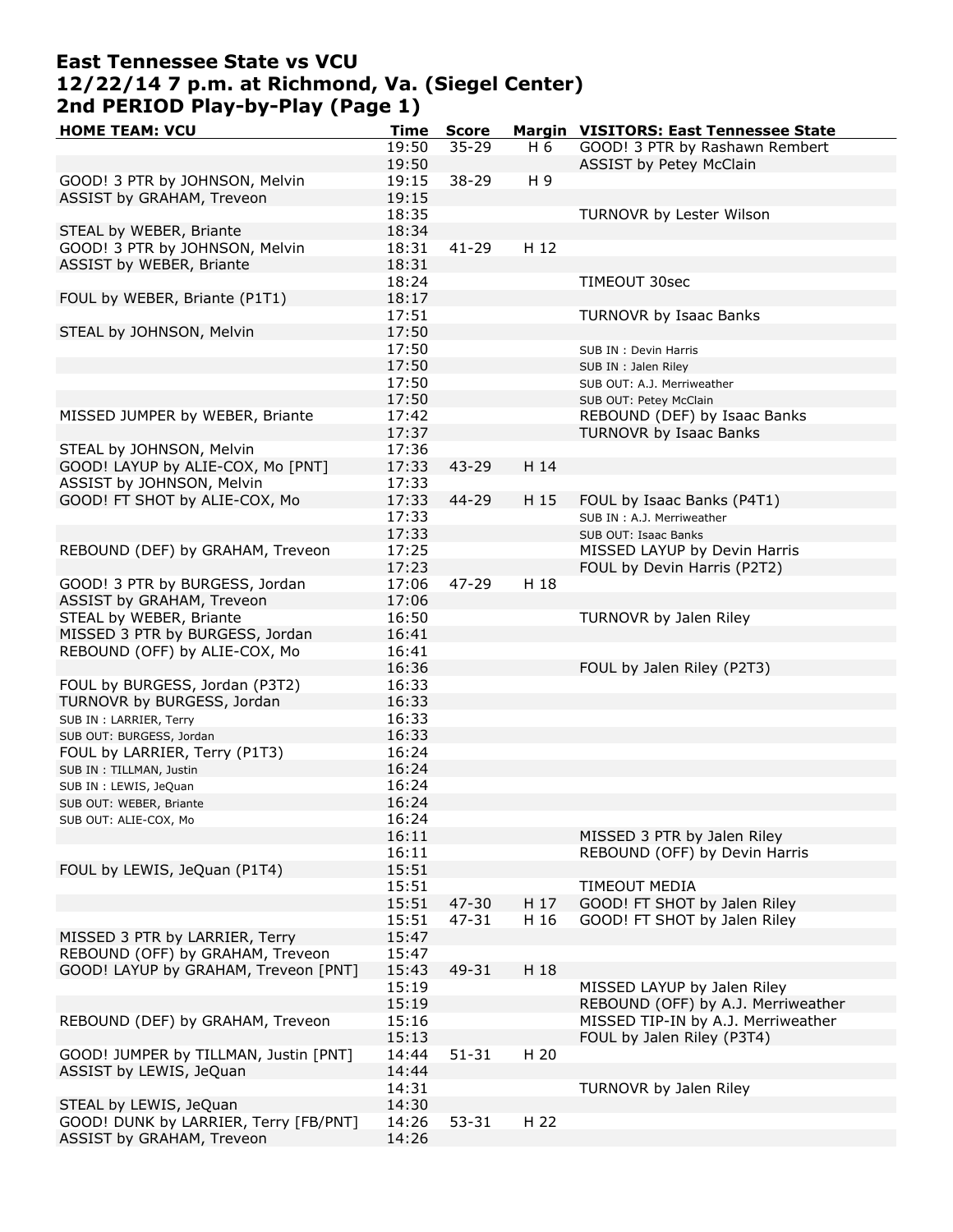## **East Tennessee State vs VCU 12/22/14 7 p.m. at Richmond, Va. (Siegel Center) 2nd PERIOD Play-by-Play (Page 2)**

| <b>HOME TEAM: VCU</b>                  | Time  | <b>Score</b> |      | Margin VISITORS: East Tennessee State |
|----------------------------------------|-------|--------------|------|---------------------------------------|
|                                        | 14:16 | $53 - 33$    | H 20 | GOOD! JUMPER by Jalen Riley           |
|                                        | 14:16 |              |      | ASSIST by Lester Wilson               |
| TURNOVR by LEWIS, JeQuan               | 14:09 |              |      |                                       |
|                                        | 14:08 |              |      | STEAL by Rashawn Rembert              |
| FOUL by LEWIS, JeQuan (P2T5)           | 14:04 | 53-34        | H 19 | GOOD! FT SHOT by Rashawn Rembert      |
|                                        | 14:04 | $53 - 35$    | H 18 | GOOD! FT SHOT by Rashawn Rembert      |
|                                        | 14:04 |              |      | SUB IN : Desonta Bradford             |
| SUB IN : ALIE-COX, Mo                  | 14:04 |              |      |                                       |
| SUB IN: BROOKS, Doug                   |       |              |      | SUB OUT: A.J. Merriweather            |
| SUB IN: GILMORE, Michael               | 14:04 |              |      |                                       |
| SUB OUT: GRAHAM, Treveon               | 14:04 |              |      |                                       |
| SUB OUT: TILLMAN, Justin               | 14:04 |              |      |                                       |
| SUB OUT: JOHNSON, Melvin               | 14:04 |              |      |                                       |
| MISSED 3 PTR by LARRIER, Terry         | 14:01 |              |      | REBOUND (DEF) by Jalen Riley          |
| STEAL by ALIE-COX, Mo                  | 13:53 |              |      | TURNOVR by Desonta Bradford           |
| GOOD! LAYUP by BROOKS, Doug [PNT]      | 13:43 | $55 - 35$    | H 20 |                                       |
|                                        | 13:33 |              |      | TURNOVR by Desonta Bradford           |
|                                        | 13:33 |              |      | SUB IN : Petey McClain                |
|                                        | 13:33 |              |      | SUB OUT: Desonta Bradford             |
| TURNOVR by BROOKS, Doug                | 13:30 |              |      |                                       |
|                                        | 13:29 |              |      | STEAL by Jalen Riley                  |
|                                        | 13:23 | $55 - 37$    | H 18 | GOOD! LAYUP by Devin Harris [FB/PNT]  |
|                                        | 13:23 |              |      | ASSIST by Jalen Riley                 |
|                                        | 13:16 |              |      | FOUL by Lester Wilson (P2T5)          |
| GOOD! FT SHOT by BROOKS, Doug          | 13:11 | 56-37        | H 19 | FOUL by Devin Harris (P3T6)           |
| GOOD! FT SHOT by BROOKS, Doug          | 13:11 | 57-37        | H 20 |                                       |
|                                        | 13:11 |              |      |                                       |
| SUB IN: WILLIAMS, Jonathan             |       |              |      |                                       |
| SUB IN : WEBER, Briante                | 13:11 |              |      |                                       |
| SUB IN: BURGESS, Jordan                | 13:11 |              |      |                                       |
| SUB OUT: LARRIER, Terry                | 13:11 |              |      |                                       |
| SUB OUT: BROOKS, Doug                  | 13:11 |              |      |                                       |
| SUB OUT: LEWIS, JeQuan                 | 13:11 |              |      |                                       |
|                                        | 13:07 |              |      | TURNOVR by Petey McClain              |
| STEAL by WEBER, Briante                | 13:06 |              |      |                                       |
| GOOD! DUNK by GILMORE, Michael [FB/PNT | 13:02 | 59-37        | H 22 |                                       |
| ASSIST by WEBER, Briante               | 13:02 |              |      |                                       |
| BLOCK by ALIE-COX, Mo                  | 12:48 |              |      | MISSED 3 PTR by Lester Wilson         |
|                                        | 12:47 |              |      | REBOUND (OFF) by (TEAM)               |
|                                        | 12:34 |              |      | MISSED 3 PTR by Rashawn Rembert       |
|                                        | 12:34 |              |      | REBOUND (OFF) by Jalen Riley          |
| FOUL by BURGESS, Jordan (P4T6)         | 12:26 |              |      |                                       |
| SUB IN: GRAHAM, Treveon                | 12:26 |              |      |                                       |
| SUB OUT: BURGESS, Jordan               | 12:26 |              |      |                                       |
| REBOUND (DEF) by GRAHAM, Treveon       | 12:17 |              |      | MISSED 3 PTR by Lester Wilson         |
| MISSED 3 PTR by GRAHAM, Treveon        | 11:42 |              |      | REBOUND (DEF) by Jalen Riley          |
|                                        | 11:27 |              |      | TURNOVR by Jalen Riley                |
| STEAL by WEBER, Briante                | 11:25 |              |      |                                       |
|                                        | 11:23 |              |      | FOUL by Jalen Riley (P4T7)            |
| TIMEOUT media                          | 11:23 |              |      |                                       |
| MISSED FT SHOT by WILLIAMS, Jonathan   | 11:23 |              |      |                                       |
| REBOUND (OFF) by (DEADBALL)            | 11:23 |              |      |                                       |
| GOOD! FT SHOT by WILLIAMS, Jonathan    | 11:23 | $60 - 37$    | H 23 |                                       |
| SUB IN: JOHNSON, Melvin                | 11:22 |              |      |                                       |
| SUB OUT: GILMORE, Michael              | 11:22 |              |      |                                       |
|                                        | 11:20 | 60-40        | H 20 | GOOD! 3 PTR by Desonta Bradford       |
|                                        | 11:20 |              |      | <b>ASSIST by Devin Harris</b>         |
| GOOD! LAYUP by WILLIAMS, Jonathan [PNT | 10:56 | 62-40        | H 22 |                                       |
|                                        |       |              |      |                                       |
| FOUL by JOHNSON, Melvin (P2T7)         | 10:41 | 62-41        | H 21 | GOOD! FT SHOT by Devin Harris         |
|                                        | 10:41 | 62-42        | H 20 | GOOD! FT SHOT by Devin Harris         |
|                                        | 10:41 |              |      | SUB IN : Isaac Banks                  |
|                                        | 10:41 |              |      | SUB IN : Desonta Bradford             |
|                                        | 10:41 |              |      | SUB OUT: Jalen Riley                  |
|                                        | 10:41 |              |      | SUB OUT: Petey McClain                |
| GOOD! 3 PTR by JOHNSON, Melvin         | 10:36 | 65-42        | H 23 |                                       |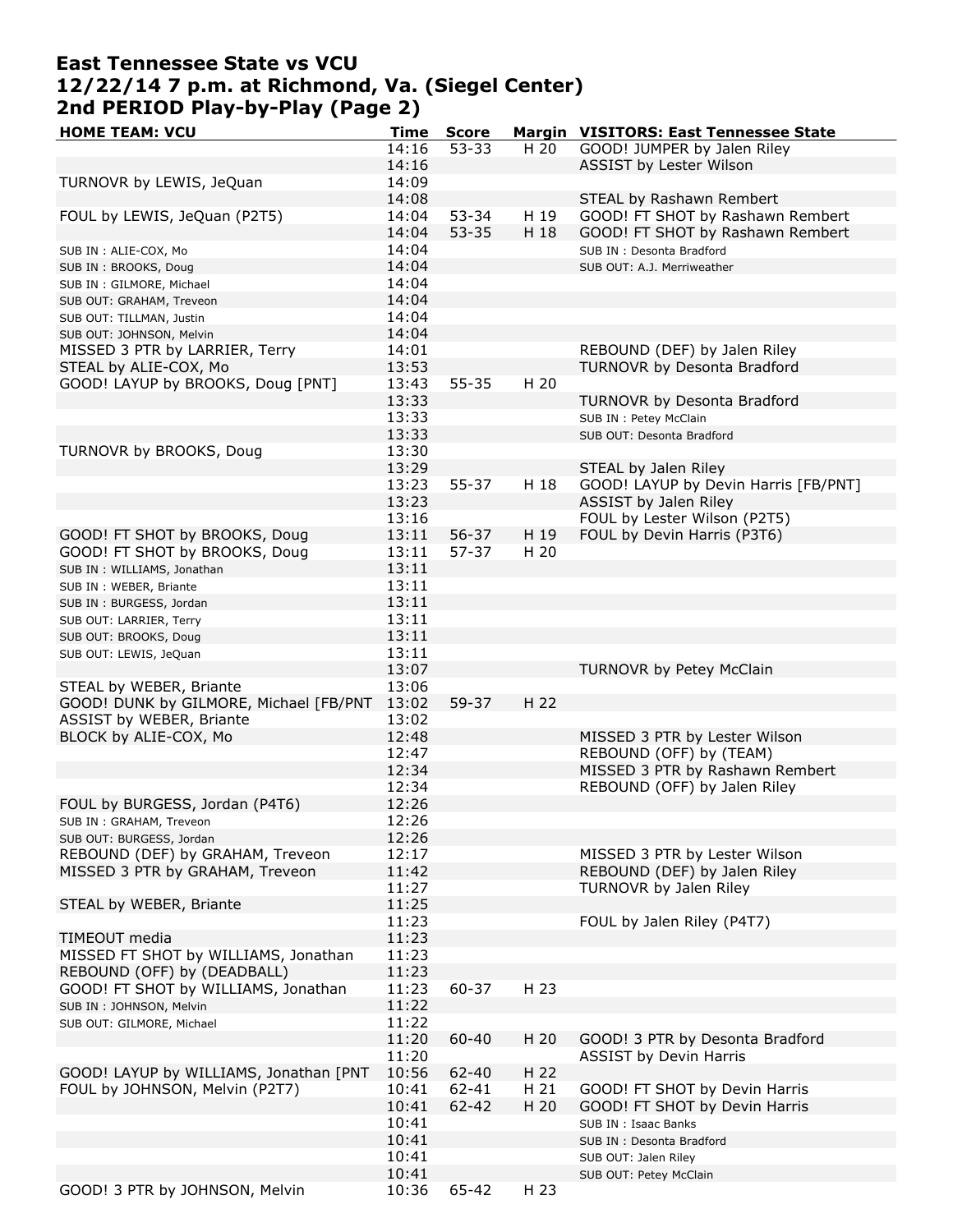### **East Tennessee State vs VCU 12/22/14 7 p.m. at Richmond, Va. (Siegel Center) 2nd PERIOD Play-by-Play (Page 3)**

| <b>HOME TEAM: VCU</b>                              | <b>Time</b>    | <b>Score</b> |      | Margin VISITORS: East Tennessee State |
|----------------------------------------------------|----------------|--------------|------|---------------------------------------|
| ASSIST by WILLIAMS, Jonathan                       | 10:36          |              |      |                                       |
| REBOUND (DEF) by GRAHAM, Treveon                   | 10:14          |              |      | MISSED 3 PTR by Rashawn Rembert       |
| FOUL by WEBER, Briante (P2T8)                      | 10:02          |              |      |                                       |
| TURNOVR by WEBER, Briante                          | 10:02          |              |      |                                       |
| SUB IN: BURSTON, Torey                             | 10:02          |              |      |                                       |
| SUB IN : TILLMAN, Justin                           | 10:02          |              |      |                                       |
| SUB IN : LEWIS, JeQuan                             | 10:02          |              |      |                                       |
| SUB OUT: WILLIAMS, Jonathan                        | 10:02          |              |      |                                       |
| SUB OUT: ALIE-COX, Mo                              | 10:02          |              |      |                                       |
| SUB OUT: WEBER, Briante                            | 10:02          |              |      |                                       |
| REBOUND (DEF) by GRAHAM, Treveon                   | 09:32          |              |      | MISSED 3 PTR by Rashawn Rembert       |
| GOOD! LAYUP by TILLMAN, Justin [PNT]               | 09:18          | $67 - 42$    | H 25 |                                       |
| ASSIST by JOHNSON, Melvin                          | 09:18          |              |      |                                       |
|                                                    | 09:07          |              |      | TIMEOUT 30sec                         |
| SUB IN : GUEST, Jarred                             | 09:07          |              |      | SUB IN : Jalen Riley                  |
| SUB IN: BROOKS, Doug                               | 09:07          |              |      | SUB OUT: Rashawn Rembert              |
| SUB OUT: GRAHAM, Treveon                           | 09:07          |              |      |                                       |
| SUB OUT: JOHNSON, Melvin                           | 09:07          |              |      |                                       |
|                                                    | 08:57          |              |      | MISSED 3 PTR by Desonta Bradford      |
|                                                    | 08:57          |              |      | REBOUND (OFF) by (TEAM)               |
| STEAL by GUEST, Jarred                             | 08:53          |              |      | TURNOVR by Isaac Banks                |
| GOOD! DUNK by GUEST, Jarred [PNT]                  | 08:53          | 69-42        | H 27 |                                       |
| ASSIST by LEWIS, JeQuan                            | 08:53          |              |      |                                       |
|                                                    | 08:53          | 69-45        | H 24 | GOOD! 3 PTR by Jalen Riley            |
| GOOD! LAYUP by TILLMAN, Justin [PNT]               | 07:40          | $71 - 45$    | H 26 |                                       |
| ASSIST by LEWIS, JeQuan                            | 07:40          |              |      |                                       |
|                                                    | 07:27          |              |      | MISSED LAYUP by Devin Harris          |
|                                                    | 07:27          |              |      | REBOUND (OFF) by Isaac Banks          |
|                                                    | 07:22          | 71-48        | H 23 | GOOD! 3 PTR by Lester Wilson          |
|                                                    | 07:22          |              |      | <b>ASSIST by Isaac Banks</b>          |
| TIMEOUT MEDIA                                      | 07:05          |              |      |                                       |
| SUB IN: GILMORE, Michael                           | 07:05          |              |      | SUB IN : A.J. Merriweather            |
| SUB IN : WEBER, Briante                            | 07:05          |              |      | SUB OUT: Devin Harris                 |
| SUB IN: WILLIAMS, Jonathan                         | 07:05          |              |      |                                       |
| SUB IN: LARRIER, Terry                             | 07:05<br>07:05 |              |      |                                       |
| SUB IN: GRAHAM, Treveon                            | 07:05          |              |      |                                       |
| SUB OUT: BURSTON, Torey                            | 07:05          |              |      |                                       |
| SUB OUT: GUEST, Jarred<br>SUB OUT: TILLMAN, Justin | 07:05          |              |      |                                       |
|                                                    | 07:05          |              |      |                                       |
| SUB OUT: LEWIS, JeQuan<br>SUB OUT: BROOKS, Doug    | 07:05          |              |      |                                       |
| MISSED 3 PTR by GRAHAM, Treveon                    | 06:47          |              |      | REBOUND (DEF) by Isaac Banks          |
| BLOCK by GRAHAM, Treveon                           | 06:36          |              |      | MISSED LAYUP by Jalen Riley           |
| REBOUND (DEF) by GILMORE, Michael                  | 06:35          |              |      |                                       |
| GOOD! 3 PTR by WEBER, Briante [FB]                 | 06:31          | 74-48        | H 26 |                                       |
| STEAL by WILLIAMS, Jonathan                        | 06:16          |              |      | TURNOVR by Desonta Bradford           |
| TURNOVR by WILLIAMS, Jonathan                      | 06:00          |              |      |                                       |
|                                                    | 06:00          |              |      | SUB IN : Petey McClain                |
|                                                    | 06:00          |              |      | SUB IN: Rashawn Rembert               |
|                                                    | 06:00          |              |      | SUB OUT: Desonta Bradford             |
|                                                    | 06:00          |              |      | SUB OUT: Jalen Riley                  |
|                                                    | 05:51          |              |      | <b>TURNOVR by Petey McClain</b>       |
| STEAL by LARRIER, Terry                            | 05:48          |              |      |                                       |
| TURNOVR by LARRIER, Terry                          | 05:47          |              |      |                                       |
|                                                    | 05:46          |              |      | STEAL by Rashawn Rembert              |
| FOUL by GRAHAM, Treveon (P1T9)                     | 05:41          | 74-49        | H 25 | GOOD! FT SHOT by Rashawn Rembert      |
|                                                    | 05:41          | 74-50        | H 24 | GOOD! FT SHOT by Rashawn Rembert      |
| MISSED 3 PTR by GILMORE, Michael                   | 05:37          |              |      |                                       |
| REBOUND (OFF) by LARRIER, Terry                    | 05:37          |              |      |                                       |
| GOOD! DUNK by GILMORE, Michael [PNT]               | 05:28          | $76 - 50$    | H 26 |                                       |
| ASSIST by WILLIAMS, Jonathan                       | 05:28          |              |      |                                       |